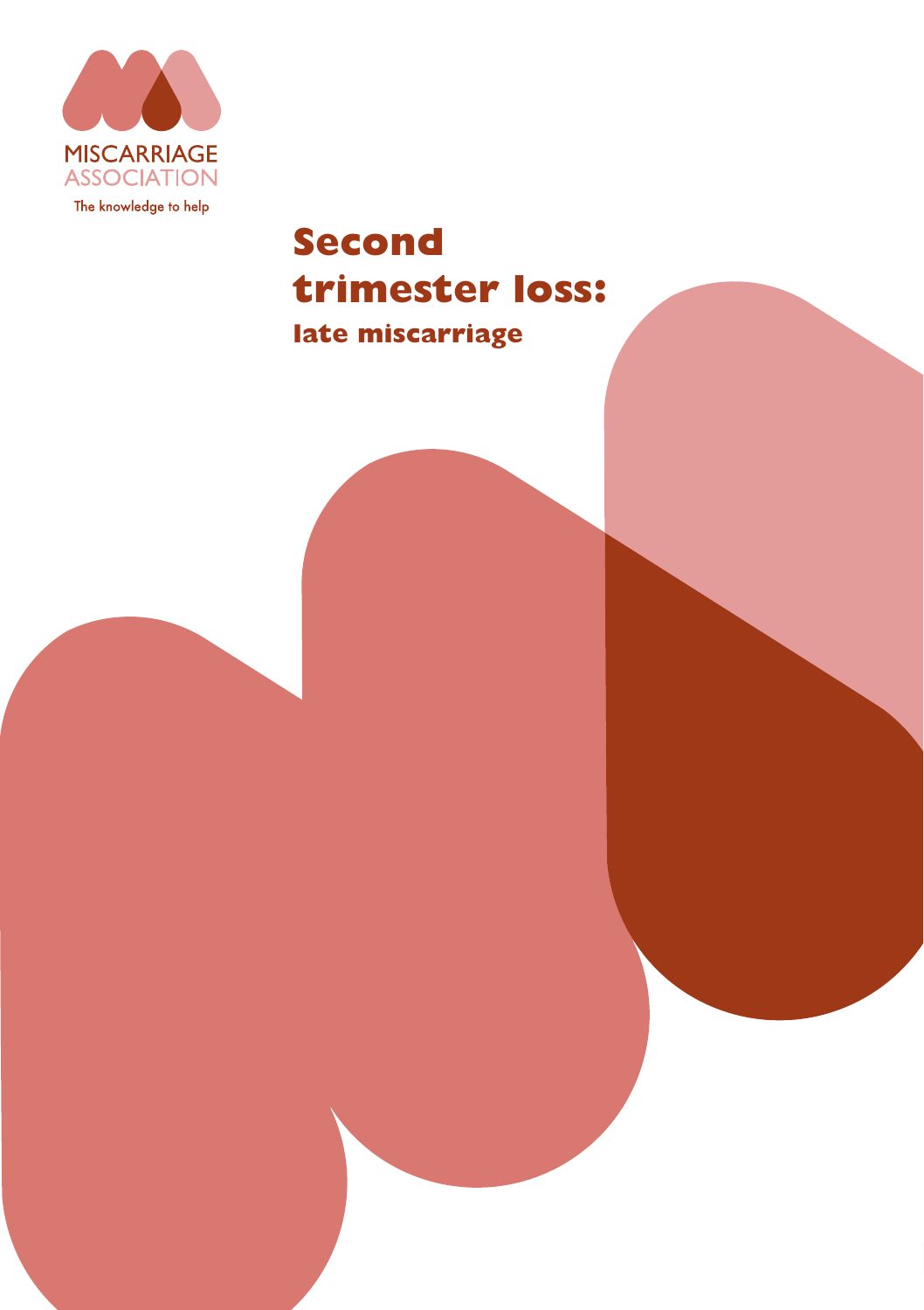**Miscarriage is sadly common. Around one in four pregnancies ends this way and it can be a very distressing experience.** 

#### **Most miscarriages happen in the first 12 or 13 weeks of pregnancy. It is much less usual to experience pregnancy or baby loss after 13 weeks and if this has happened to you, you may have been very shocked.**

You might have just received this news, perhaps with no warning, or your loss might already have happened. You might be somewhere in between those points, having to make decisions or waiting for treatment or for the loss to happen naturally. Perhaps you are pregnant after a previous late loss and are anxious about it happening again.

Whatever your circumstances, we hope that these pages help a little at what might be a very difficult time.

Please note: while we generally address the person who has physically gone, or is going, through the loss, we hope this leaflet will offer support to anyone affected by second trimester loss, including partners, other family members and friends.

### **What we mean by "second trimester loss"**

Second trimester loss is usually used to describe when the baby dies between 14 and 24 weeks of pregnancy. This is sometimes called a late miscarriage.

It is also called mid-trimester miscarriage or mid-trimester loss, as it happens in the middle stage of pregnancy.

Doctors divide pregnancy into three stages:

- the first trimester is up to 13 completed weeks;
- the second, or middle, trimester is from 14 to 24 weeks;
- the third trimester is from the start of the 25th week of pregnancy onwards.

This leaflet doesn't discuss missed or silent miscarriages, where the baby dies before 14 weeks, even if the actual miscarriage happens later. We talk about these in our other information resources, especially *Your miscarriage* and *Why me?***<sup>1</sup>**

It also doesn't cover losses which happen at 24 weeks or later – these are called stillbirths.

# **What people prefer their loss to be called**

You may find it hard to understand why a very late pregnancy loss or baby loss is called a miscarriage and not a stillbirth – particularly as it means that there is no birth or death certificate for the baby.

This is because 24 weeks of pregnancy is the legal age of viability  $-$  the stage at which a baby is thought to stand a good chance of surviving if born alive.

**If I say it was a stillbirth, it's not technically true… What I feel best describes what I went through isn't accurate. " "**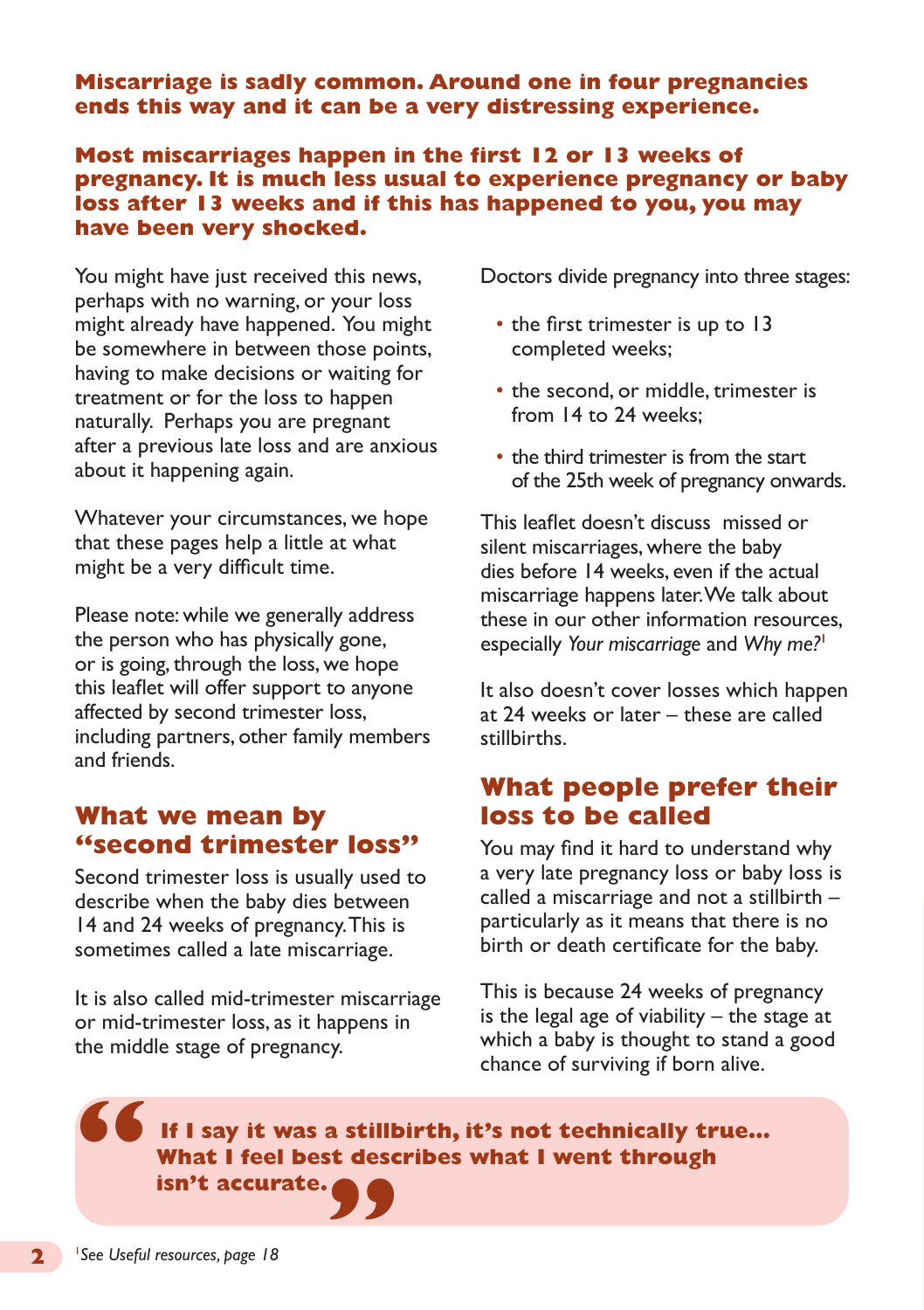For some people, hearing the late loss of their baby called a miscarriage can feel very hurtful and distressing. The people who shared their thoughts with us often felt that the word miscarriage did not describe the lived experience of pregnancy and baby loss at this stage of pregnancy.

In the information provided here we have done our best with the terminology that we have used, taking the lead from people who have experienced second trimester loss. However, we do understand that the terms we have used may or may not fit with everyone's views of how to describe their experience.

In some cases we also use medical terms that you may encounter during care, including the words miscarry and miscarriage, and delivery and birth. We are very conscious that some of these terms might not feel right for you.

# **What causes a second trimester loss?**

Here we list the main causes of second trimester loss. Some can cause earlier losses too. Others may cause a problem after 24 weeks of pregnancy as well as before.

You may never know what caused your loss, but it's important to know that it is very unlikely to be due to anything you did or didn't do.

Most miscarriages, at whatever stage, happen because of a problem in the baby's development.

**My daughter was a baby, my baby died. I held her, I had a funeral for her. I hate that I can't register her, that nobody will know she existed. "**

**"**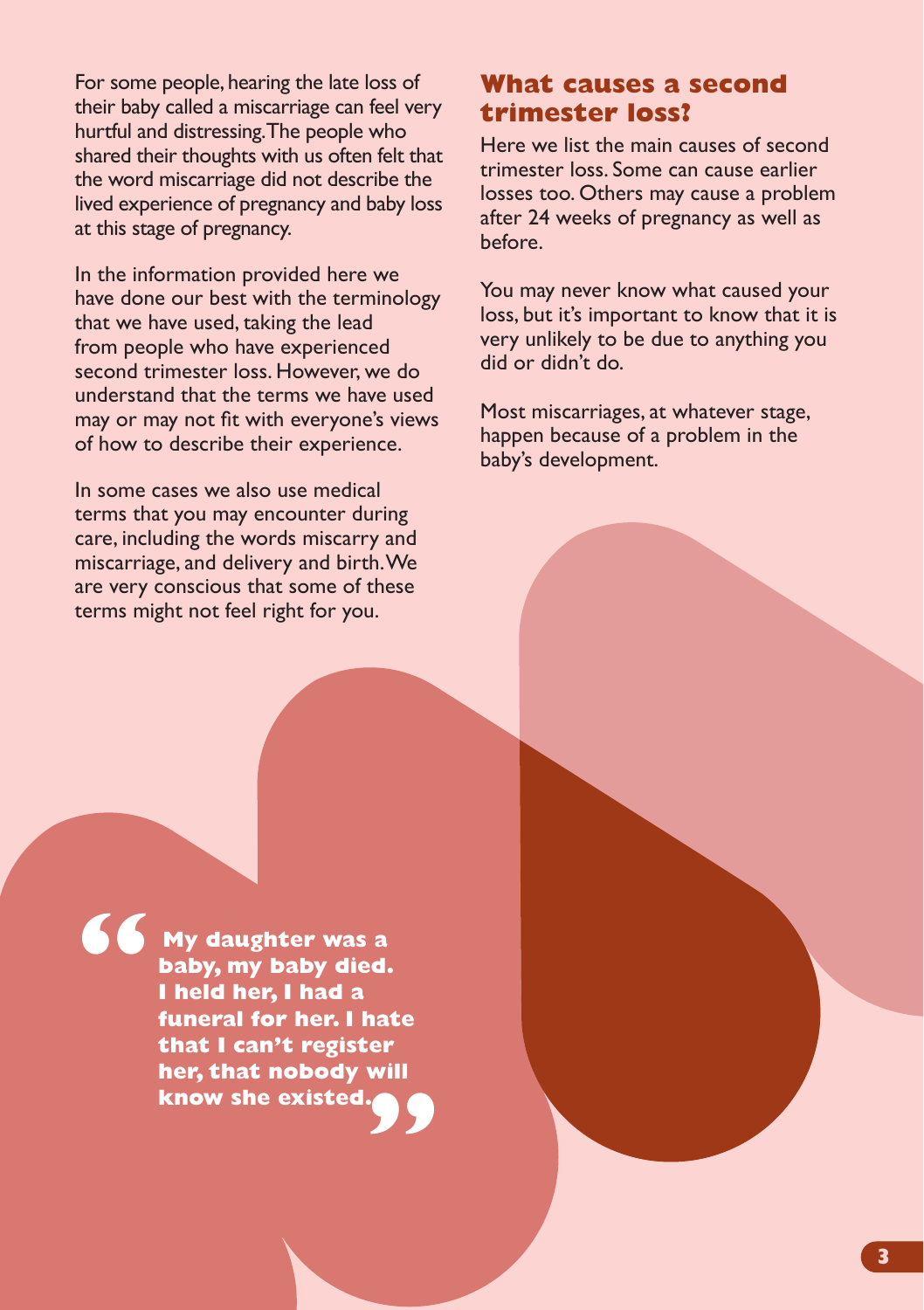#### **Chromosome or genetic abnormalities**

A baby's chromosomes are formed when the egg and sperm meet at conception. The baby receives half its chromosomes from each parent. Sometimes things can go wrong at this time and may result in the baby having the wrong number of chromosomes, or an individual chromosome may be too long or too short.

This can cause an abnormality which may cause an early miscarriage, but sometimes the baby dies later in pregnancy or shortly after birth.

Examples of chromosome or genetic abnormalities are Downs Syndrome, Patau Syndrome, Edwards Syndrome and Turner Syndrome.

If a chromosome abnormality is suspected as a cause of a loss, it may be possible to confirm this, or rule it out, by checking the baby's chromosomes from blood, skin or the placenta.

In most cases a chromosome or genetic abnormality occurs by chance, but occasionally it is inherited from a parent. It is possible to check the parents' chromosomes through blood tests. This information can help identify the risk of a similar problem happening again.

If there is an increased risk, you may be referred to a specialist to have tests and perhaps given advice about future pregnancies.

#### **Structural abnormalities**

These are problems in the baby's body, for example spina bifida or a congenital heart defect, (when the heart doesn't form correctly). These are sometimes seen on an ultrasound scan, but sometimes they are only discovered after the baby is born.

If your baby is found to have this kind of problem, you should be offered genetic counselling so that you can find out more about the chances of it happening again.

#### **Problems with your womb (uterus) or cervix**

An unusually shaped womb (uterus) can cause a late loss. Doctors sometimes suggest an operation to correct the shape of the womb but this isn't always possible or recommended.

Problems with the cervix (the neck of the womb) can also cause late loss. The cervix should stay tightly closed during pregnancy. But if it is weakened for some reason, it may open as the baby grows bigger, causing a very early birth.

If your doctor thinks this might be the reason for your loss, they may suggest that you have a strengthening stitch, called a cervical stitch, in your next pregnancy. This is usually done under a general anaesthetic at 13 or 14 weeks of pregnancy.

The Royal College of Obstetricians & Gynaecologists publishes a very helpful patient leaflet on cervical stitch: [https://www.rcog.org.uk/en/patients/](https://www.rcog.org.uk/en/patients/patient-leaflets/cervical-stitch/) [patient-leaflets/cervical-stitch/](https://www.rcog.org.uk/en/patients/patient-leaflets/cervical-stitch/)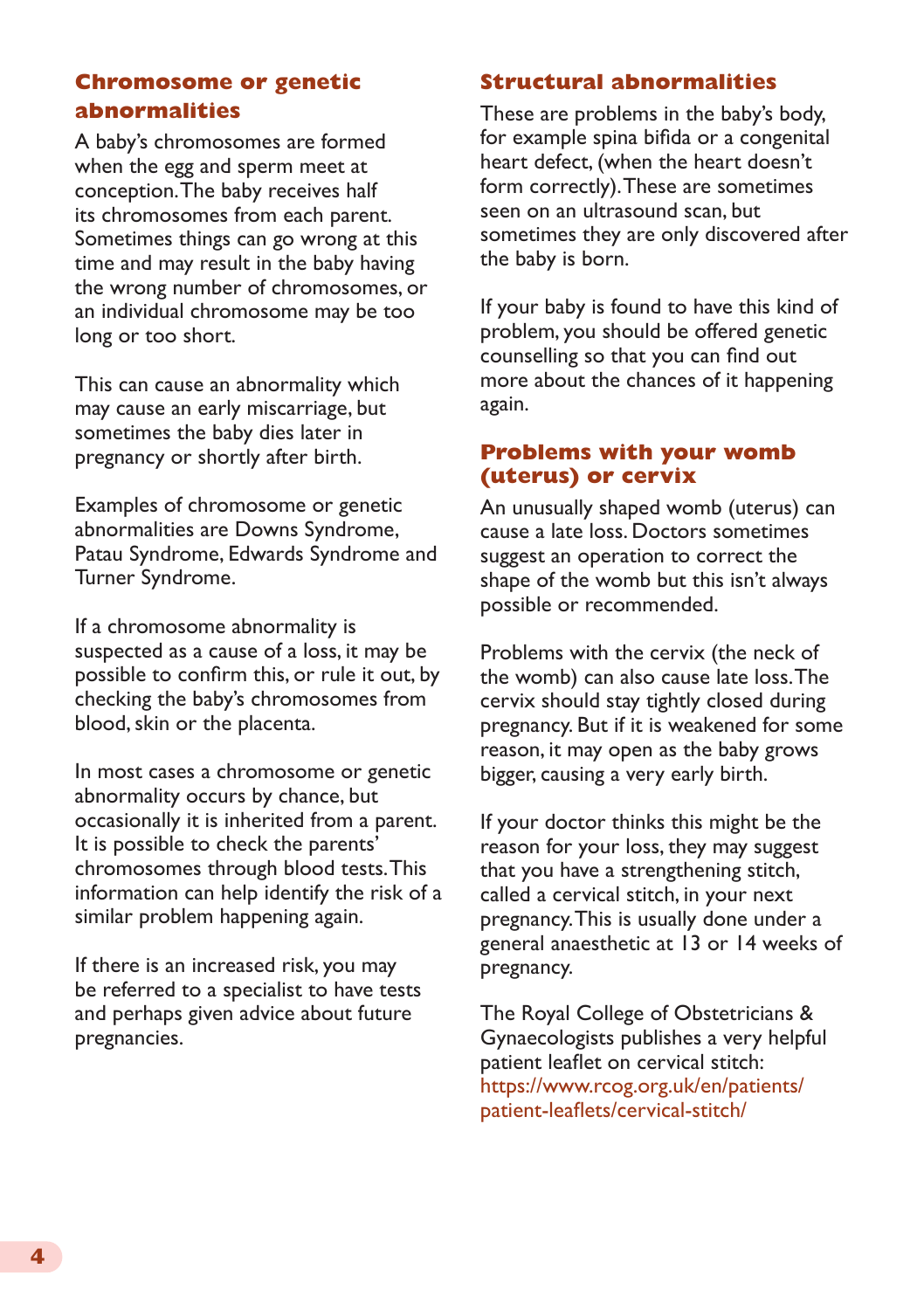#### **Infection**

Some infections can cause a second trimester loss, either by infecting the baby or by infecting the amniotic fluid (the liquid around the baby).

**Infections directly affecting the baby** include parvovirus, cytomegalovirus (CMV), and toxoplasmosis. Infections like these in one pregnancy do not increase the risk of them happening in a future pregnancy.

**Infections of the amniotic fluid** can happen when bacteria (germs) that normally live in the vagina get into the womb. One example is bacterial vaginosis (BV), a common infection which has been associated with premature (early) labour.

#### **Antiphospholipid Syndrome (APS)**

APS is a condition that increases blood clotting. It is sometimes called "sticky blood syndrome" or Hughes syndrome.

If blood clots too easily during pregnancy, it can cause early or late loss, as well as other pregnancy problems.

If you are found to have APS, you will usually be treated with low-dose aspirin and possibly another blood-thinning drug called heparin in your next pregnancy.

There is more detail in our leaflet *Antiphospholipid Syndrome (APS) and pregnancy loss*. **2**

# **Finding out something is wrong**

The main symptoms of second trimester loss are vaginal bleeding, painful abdominal cramps or the waters breaking or leaking out from around the baby.

Some people notice that their baby's movements have slowed down or changed, or they haven't felt any movements for a while. Often there is no set pattern to movements before 24 weeks of pregnancy, so it can be difficult to know if this is normal or not.

Sometimes there are no obvious signs at all. Some people may have no idea that anything is wrong with the pregnancy and only find out that the baby has died during a routine scan or appointment. This can come as a considerable shock and it may take time before you can take this information in.

**When they told me they couldn't find a heartbeat, I think my heart stopped too. I was full of the joys of being pregnant, only to feel I had been hit by a train head on. " "**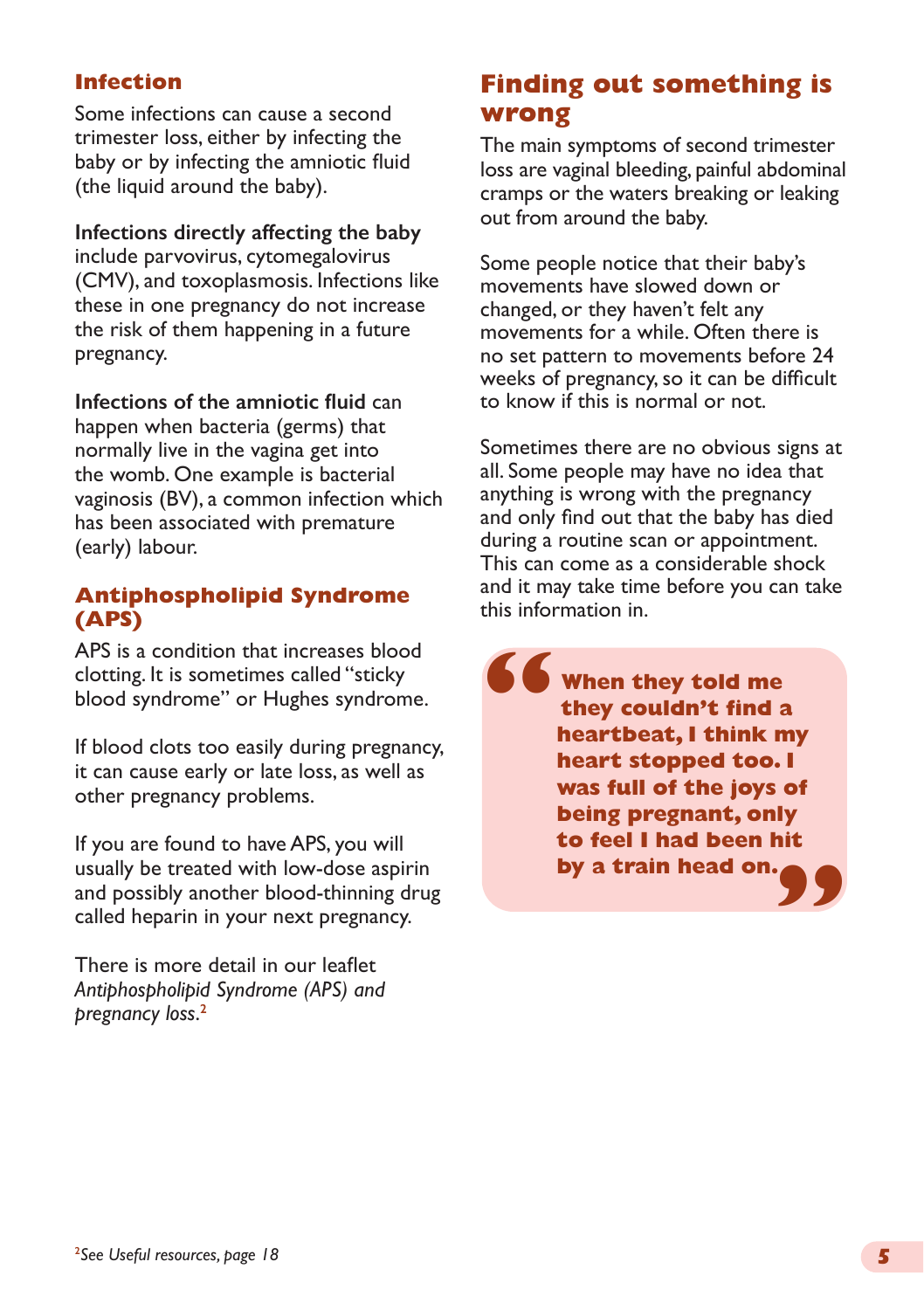# **Labour and birth**

#### **How things might start**

#### **Your loss may start spontaneously,**

perhaps with some light bleeding that gets heavier and mild cramps that gradually become much stronger. Once the process starts, there sadly isn't any way of stopping it. Things might happen quickly and you might have your baby at home or perhaps somewhere else and then be transferred to hospital.

**My labour with our first twin was 2 hours, I didn't require any pain relief, I didn't have any contractions. " any contractions. 99** 

you may have to have medication to start off the process of labour (induction) or you might be able to choose to wait for labour to start on its own.

Care providers should discuss all your choices to prepare you for what might happen. If you have time you may want to go home and think about it for a few days. These are usually very difficult and upsetting decisions to make.

You may wonder why you have to go through the process of labour and birth rather than having a caesarean section. This is because surgery is a potential risk to you and would normally only be offered if there were a higher risk to your health by going through labour.

Even in these extremely difficult circumstances, however, many people find that the experience of labour and birth can be special and meaningful.

Induction is usually a two-stage process. First you will be a given a tablet called mifepristone to make the uterus more sensitive to the tablets used in the second stage. After taking this medication, and a short period of observation, you will usually be encouraged to go home and will be asked to return 36-48 hours later to start the labour.

When you return, you will be given prostaglandin tablets every few hours until you have regular contractions and your baby is born. Depending on your previous history, your health professional may recommend a slightly different regime and will be able to explain the reason for this with you.

#### **What happens next**

You may be cared for in a gynaecology or maternity setting and sometimes it is possible for you to choose. This varies a great deal from one hospital to another. Some hospitals have a special bereavement room.

In most cases you will have one particular member of staff to care and support you throughout labour and birth, or perhaps more than one if there is a change of shift during that time.

Staff will discuss your care so that you understand what will happen at each stage of the process.

**All the staff were kind and caring. In a strange way, this made the experience of delivering my baby calm and peaceful and I'll be forever grateful to those who cared for us. " "**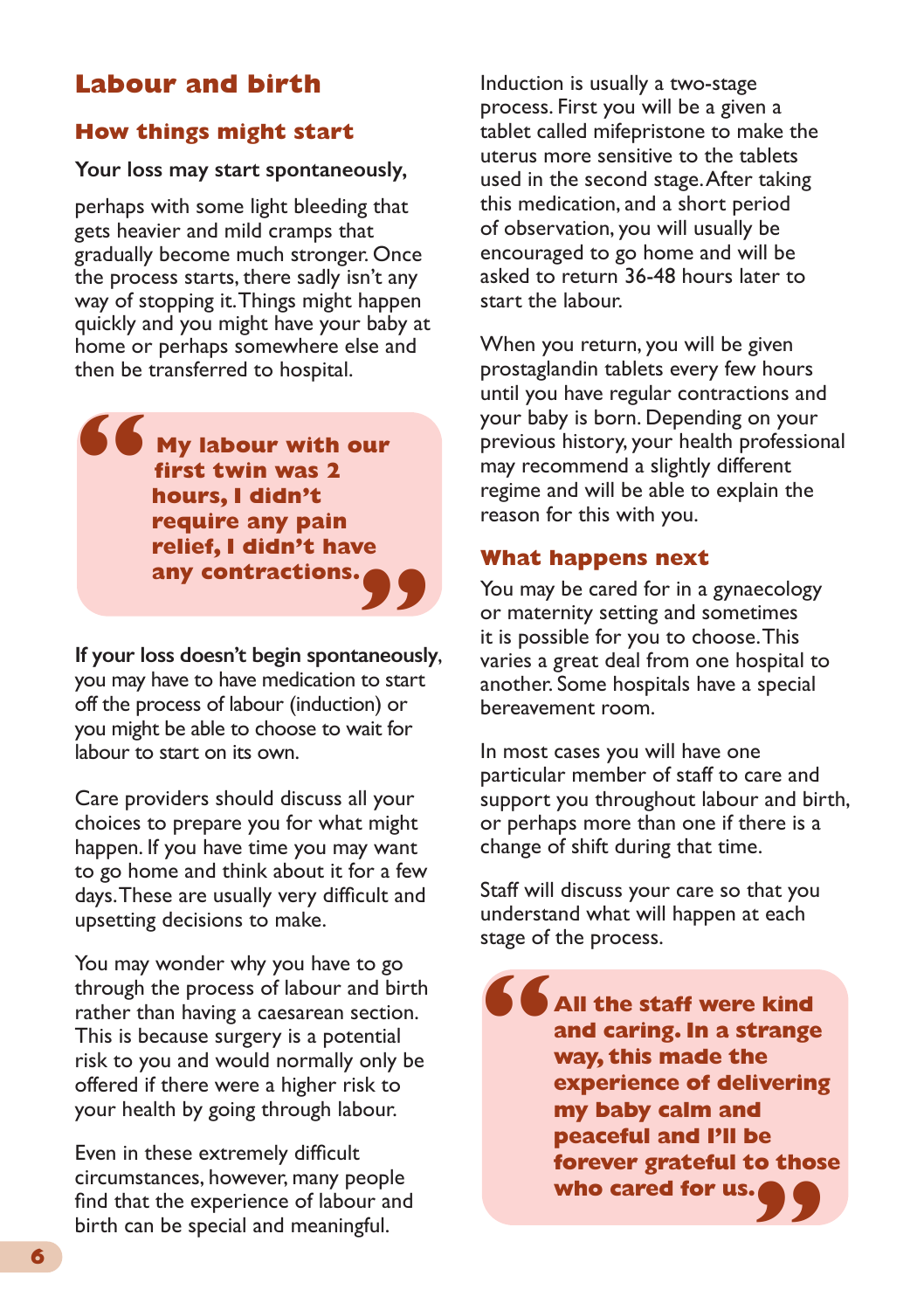#### **Pain and pain relief**

**"** Everyone's experience of pain is very different. Some people may have very little pain especially if their loss is very swift. Others have period-like cramps to begin with and these may progress gradually or quite swiftly to strong labour pains – contractions in your abdomen and/or pain in your back. You might be aware of your waters breaking, or they might stay intact until your baby is born. The staff caring for you will be able to talk to you about the options for pain relief as and when you need it.

**I started with no pain relief, then progressed to paracetamol and codeine, a tens machine and then diamorphine and gas and air for the actual delivery.**

# actual delivery.<br> **The birth of your baby**

For many people experiencing a second trimester loss, the birth itself is a time of contrasting emotions. Sadness is often the strongest emotion, but people have also described the birth of their baby as being a special and significant moment in their lives.

You might be very worried about what your baby will look like. You might be unsure whether you want to see them and you may choose not to look.

Hospital staff may offer to take a photo of your baby and save it for you in case you want to look later.

It may be that someone else, a midwife or a family member, will describe your baby to you and that will help you decide. **Perfectly formed. <br>There is no right or wrong thing to do – it " I initially declined to hold my baby. I was so scared about how he might look. But a few hours later I changed my mind and a very kind midwife brought him back into the room. I was pleased I'd seen my baby, who was tiny but perfectly formed.**

depends how you feel.

Depending on the size and condition of your baby, you may be able to hold and cuddle them. You may feel worried about this because they are so small and fragile. Hospital staff will support you in whatever feels right for you. It may be that you need time to think about this.

You may prefer to see your baby once they have been washed and gently wrapped or dressed or you may choose to wash and dress your baby yourself, if that's possible.

As well as photographs, staff may be able to take handprints and footprints if you would like them to. Some people like to keep these in a memory box along with any scan pictures or other items connected with their baby or pregnancy.

You should always be able to spend time with your baby while you are in hospital and there may be opportunities to return to hospital to see them; or you may decide to take them home, with advice and support from staff.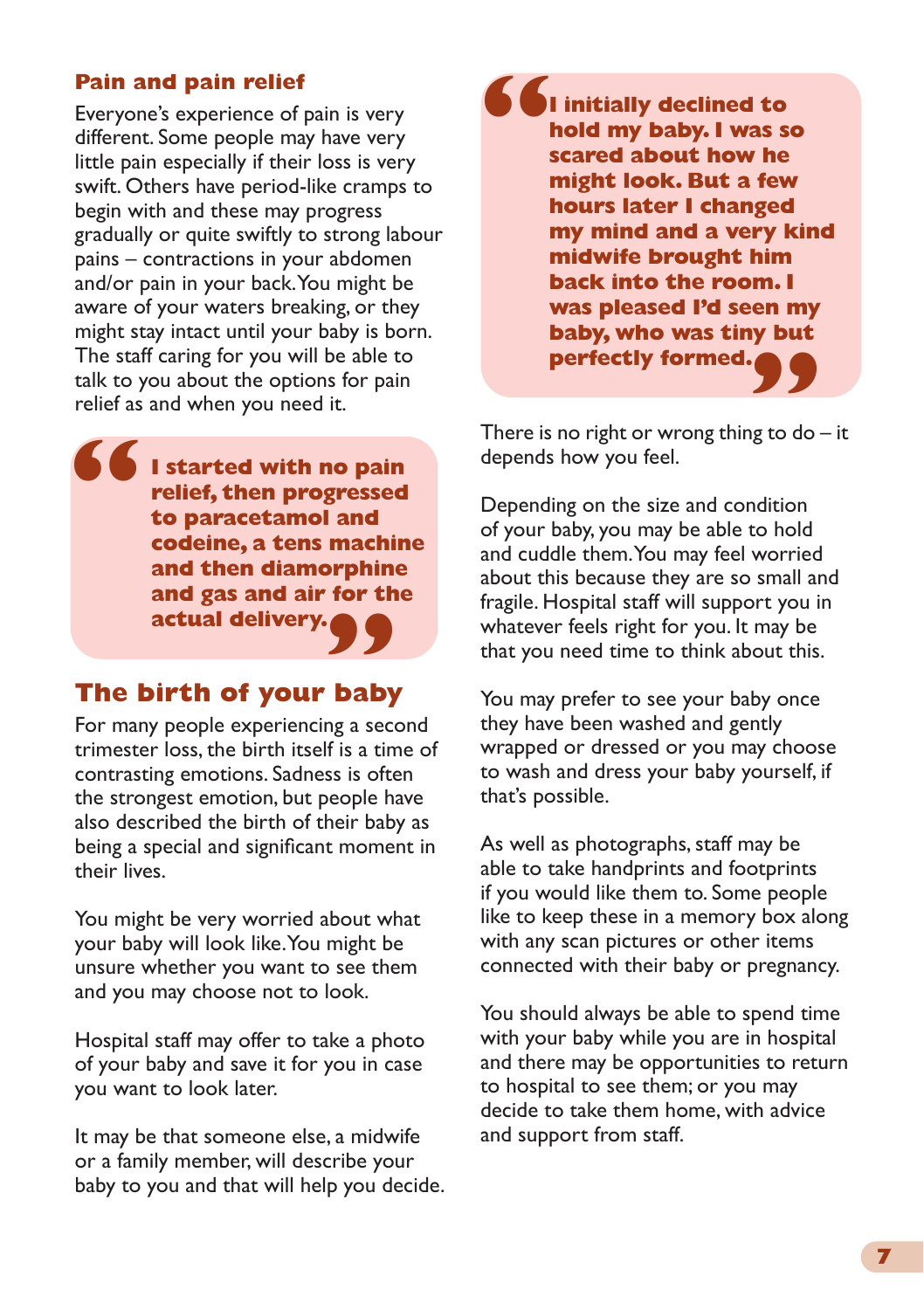# **Things you may be asked to consider**

#### **Investigations**

After a second trimester loss, most hospitals offer some tests of the baby and possibly blood tests for you and perhaps your partner. We talk below about the different kinds of tests you may be offered for your baby.

**Post-mortem** is a term used to describe a range of tests that can be carried out to provide information after a death. These may be able to identify why your baby died and may also help your doctor to care for you in a future pregnancy.

A **partial post-mortem** will involve a detailed external examination of your baby and perhaps x-rays or scans, but can also include taking small samples of blood or of skin.

A **full post-mortem** will include an internal examination of your baby, their organs and tissue. Any tissue removed at the post-mortem will be examined in a laboratory. This can take some time and it may be several weeks before you can be given results.

In all cases the post-mortem examination will be carried out very respectfully.

If your baby has to be transferred to another hospital for the examination, this too will be done with care and respect. It may be up to eight weeks before they are returned. You may be able to see your baby again afterwards. You can talk this through with the pathologist or other staff.

If you decide not to have a full postmortem, you can still ask for the placenta to be examined and for an external examination of your baby.

Following the post-mortem examination, you would normally be invited for a follow-up consultation with your named Obstetric or Gynaecology Consultant to discuss the results. Depending on local services, however, the results may be explained by a Pathologist or your GP.

For some parents, understanding why the baby died can help with the grieving process. However, a post-mortem does not always provide a reason. For some parents this is sad and frustrating. Others are comforted by the thought that there was nothing obviously wrong that might affect a future pregnancy.

#### **How can I decide?**

Deciding whether or not to have a post-mortem for your baby can be very difficult. To help you decide, you should have the chance to talk about it with someone who understands the process, either in the hospital or perhaps your GP.

You don't have to feel rushed into making a decision. You may need time as well as clear information to help you decide, and a few days' delay won't make a difference to the findings.

**We finally agreed on an external examination and a look at the chromosomes. The results were normal, which we found reassuring, even though we still had no explanation as to why we lost our baby. " "**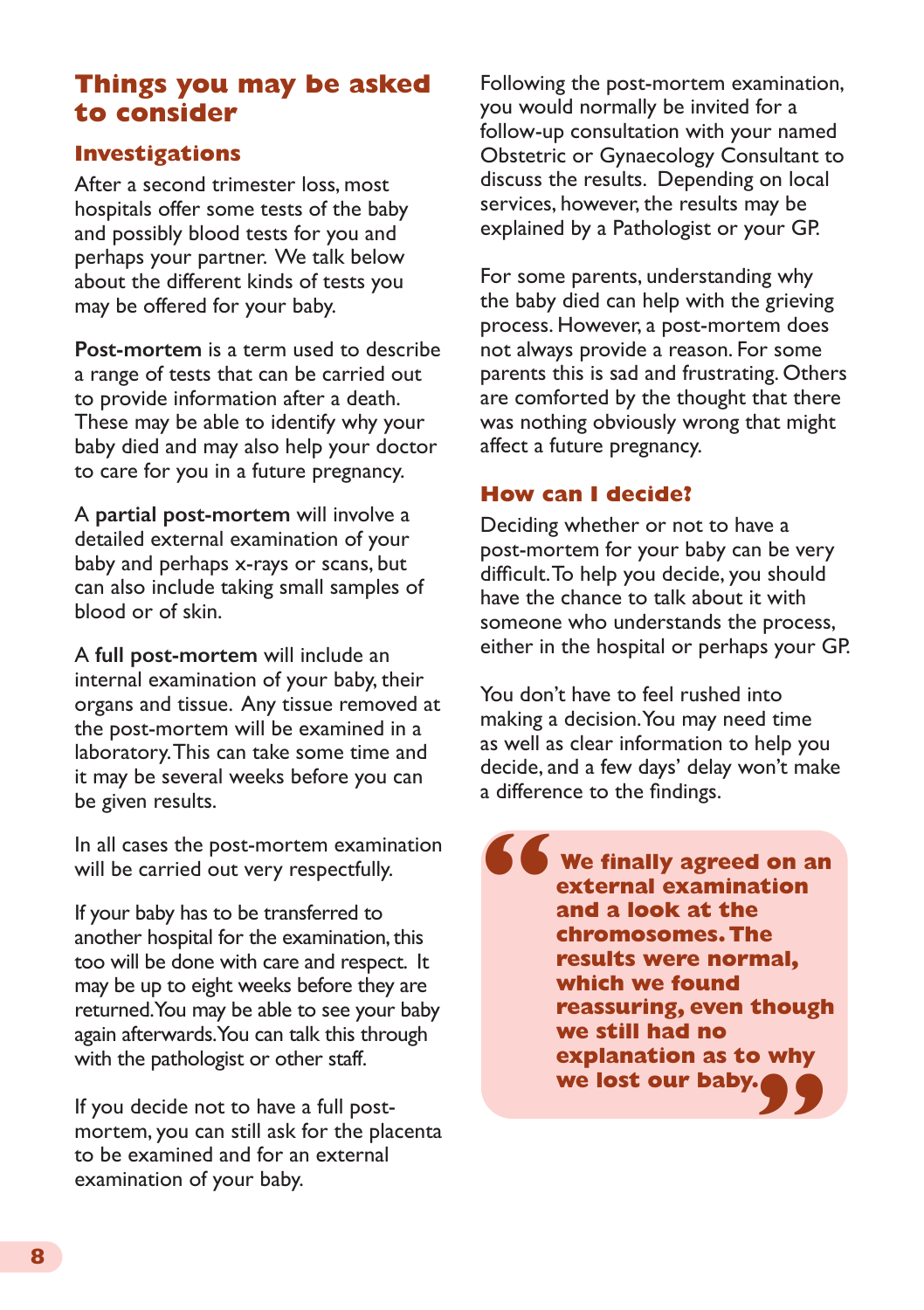# **What happens to my baby afterwards?**

When a baby dies before 24 weeks of pregnancy, there is no legal requirement to have a burial or cremation. However, your hospital may offer to arrange for your baby to be buried or cremated or you may decide to arrange this yourself.

The hospital staff should give you time to think about what you want to do. You may feel too shocked to be able to make a decision right away. This is a decision you probably never imagined that you would have to make.

#### **Hospital arrangements**

Hospital policies around burial and cremation differ. Your hospital may offer to arrange an individual burial or cremation for your baby, or they may offer collective burial or cremation of a number of babies.

In all cases the hospital staff should take time to explain to you what the hospital offers. They should give you written information as well, so that you can read and think about it after you go home.

You may want to ask staff to keep your baby until you are ready to decide. They will let you know if there is any limit to the time you have for this, and what they do if they don't hear from you by then. They should also understand if you feel you cannot make a decision at all.

#### **Making your own arrangements**

You can make your own arrangements for a funeral and/or burial or cremation if you prefer. You could talk to a funeral director or a minister of your own faith if you have one.

The hospital chaplaincy or spiritual care team may also be a good source of information, advice and support, even if you don't have any religious beliefs.

You might decide that you want to bury your baby yourself, perhaps at home. There are guidelines about how and where this can be done, and you can get more information by contacting us at the Miscarriage Association or by contacting the charity Sands.

**I was amazed by how helpful and sensitive the funeral directors were in organising my baby's burial." "**

**I had to make decisions beyond my wildest dreams. Did I want to cremate or bury the babies? I was making funeral arrangements when all I wanted to do was hold them in my arms and take them home forever. " "**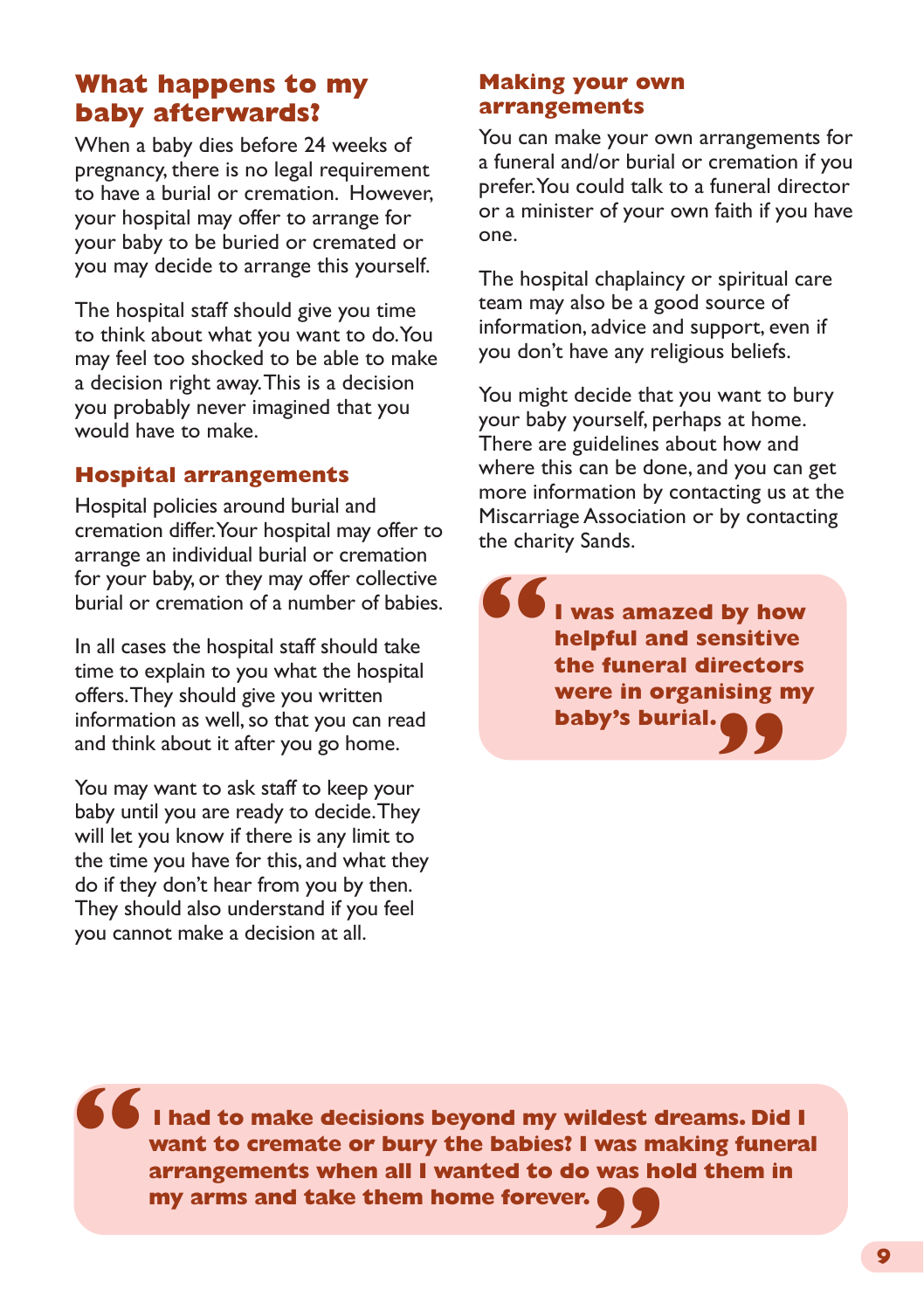# **Making memories and marking your loss**

Whether or not you have a funeral for your baby, you may feel you want to find other ways to mark his or her brief life.

It may be important to you to name your baby. If you do not know whether your baby was a boy or a girl, you could choose a name that could be given to either.

Some parents gather mementos in an album or a special box**<sup>3</sup>** , for example:

- a scan photo
- photos of their baby
- hand and footprints, if these were possible
- a hospital bracelet
- letters or cards
- something they had ready for their baby.

Other parents mark their loss in different ways, perhaps planting a shrub or tree, making a donation to charity, or creating something else in their baby's memory. Many light a candle on special days, such as the anniversary of their loss, their baby's due date or during Baby Loss Awareness Week (9-15 October).

Your hospital may have a book of remembrance where you can enter your baby's name and the date of your loss. Some hospitals hold regular remembrance services for babies who died during pregnancy or around birth. Many parents create messages for or about their babies through the Miscarriage Association Stars of Remembrance webpage**<sup>4</sup>** .

#### **Can I have a certificate for my baby?**

The Register Office<sup>5</sup> does not provide death certificates for babies miscarried before 24 weeks of pregnancy, but it may be possible to have a certificate of loss from the hospital. This might include your baby's name, if you have chosen one, the date of the loss and perhaps some other details.

This would not be a legal document, in the way that a stillbirth certificate or death certificate is, but it may still be important to you to have something from your hospital.

The Miscarriage Association has created a set of memorial certificates which you can choose from**<sup>6</sup>** .

**" A couple of weeks after I miscarried we bought two plants and planted them in the garden with a pebble pond and a pear tree in memory of our little one. "**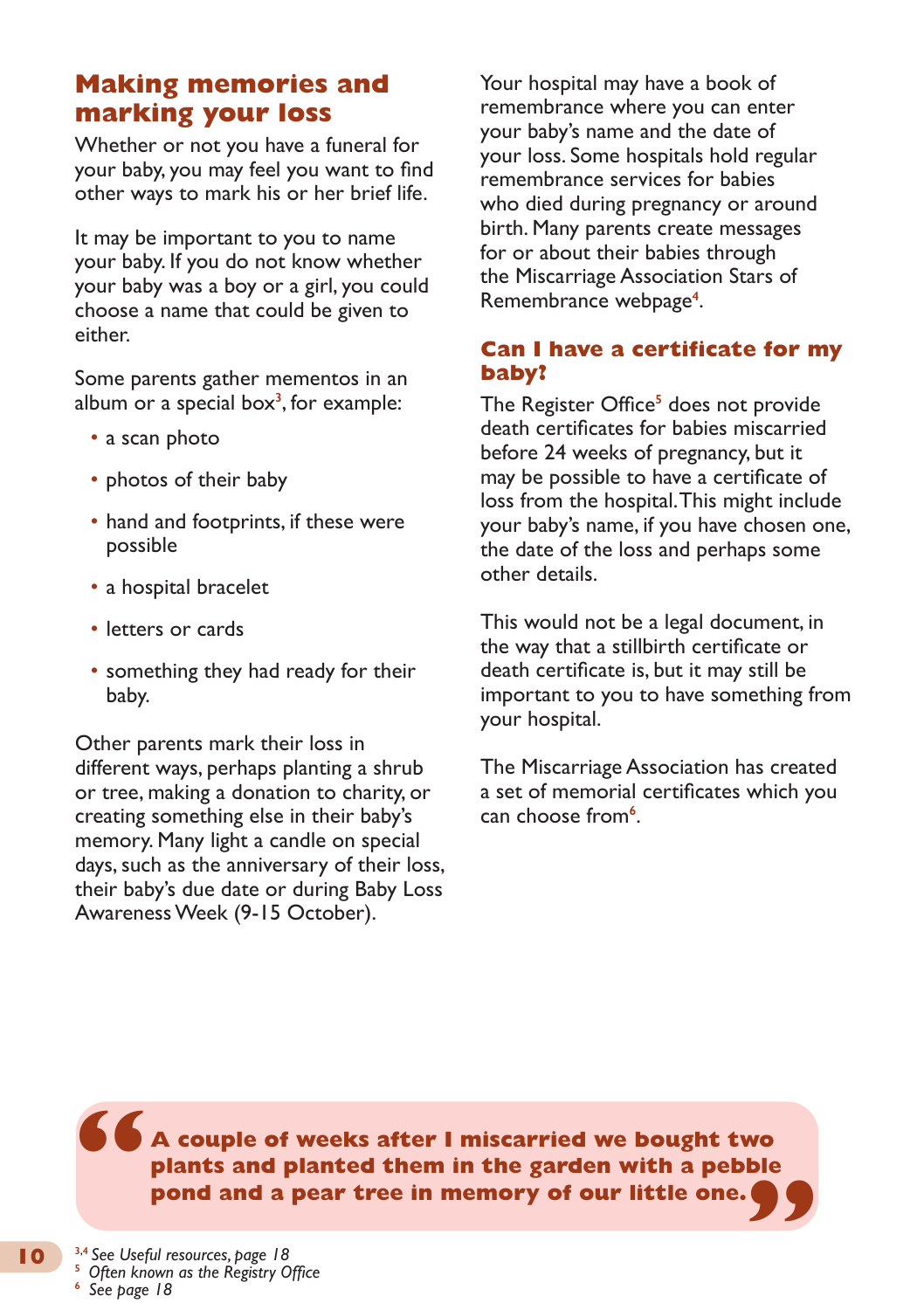### **How will I feel after the loss?**

### **Your body**

*Pain and bleeding* Everyone is different, but after a second trimester loss, you are likely to have some bleeding and perhaps pain like a period. This might go on for several weeks, with the pain and bleeding gradually getting less and less over that time. If you normally have a regular cycle, you can expect your period to return after around 4-8 weeks.

It is worth asking your doctor or midwife for advice if:

- the bleeding or pain increases
- you have a vaginal discharge that looks or smells bad, or
- you are worried about any other physical symptoms.

Your midwife might offer to visit you at home to see how you are doing. Your doctor can also give you a sick note/fit note if you need one for work.

*Your breasts* Your breasts may be tender and, depending on how many weeks pregnant you were, may produce milk, and you might find this very upsetting. You may find it helpful to talk to your midwife or doctor about this and about what can help. They may suggest tablets to reduce the production of milk.

**They were great and said I could let [my breast milk] come naturally if I wanted or have the tablets to stop it happening, I chose tablets as I couldn't face that. " "** If you are producing milk, a wellsupporting bra can help you feel more comfortable. Breast pads from a chemist or supermarket can help soak up any leaking milk.

If your breasts are painful, you might need to take a mild painkiller such as paracetamol but if they are very painful or inflamed, it's best to consult your doctor or midwife.

Some people decide to donate their milk to help other babies. There is a list of milk banks at [www.ukamb.org/find-a](http://www.ukamb.org/find-a-milk-bank/)[milk-bank/](http://www.ukamb.org/find-a-milk-bank/)

**Time to recover** You may feel physically and emotionally exhausted for quite a long time after your loss. Your body needs time to recover from labour and maybe also from infection or treatment. If you are producing milk, that can be tiring too. Despite being tired, you may find it hard to sleep.

**" I felt tired all the time and didn't want to get out of bed. I had a constant pain in my chest and a heavy feeling all over.<br>Try to give yourself time to recover.** 

Sometimes the demands of home and work make that difficult and some employers may not understand your needs or their responsibilities at that time. We talk more about this on the next page.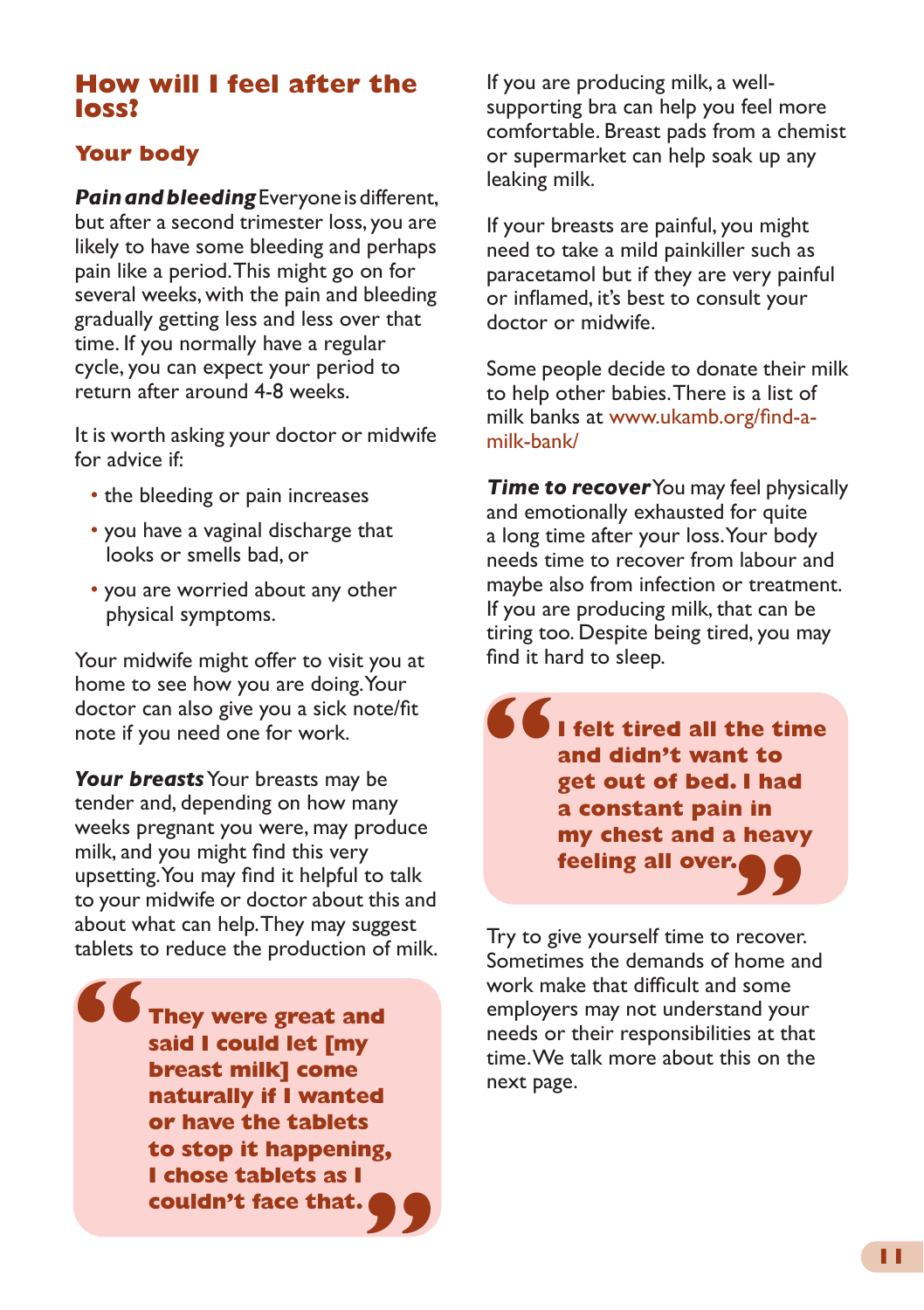At Work In most cases, employees are entitled to sick leave after a pregnancy loss, though whether or not this is paid leave will depend on your work contract.

It should be recorded separately as pregnancy-related sickness. This means that it should not be used against you in any way (for example as a reason to discipline you, refuse promotion or make you redundant).

You should be able to self-certify that the leave is pregnancy-related for the first seven days. After this, you will need a GP or other medical practitioner to give you a sick/fit note to certify it is pregnancy-related.

You can find more details in our leaflet *Miscarriage and the workplace***<sup>7</sup>** .

**Sex** It is for you and your partner to decide when you feel ready to start having sex again, but it is advisable to wait until your bleeding has completely stopped. Some people may be advised to wait longer for medical reasons, for example an infection.

It is possible to become pregnant before periods restart so if you want to avoid this, you may want to use contraception. **How you look and feel People have** very different feelings about how they look. You might be upset if you still look pregnant and feel better when you can wear your ordinary clothes again. Or you may feel that getting back to your prepregnant shape is somehow forgetting or even betraying your baby. You might not want to let go of the look and feel of pregnancy.

You might feel that the sooner you get back to your usual routine, the quicker you'll feel better. That might work, but don't be too surprised if it doesn't. You may just need more time.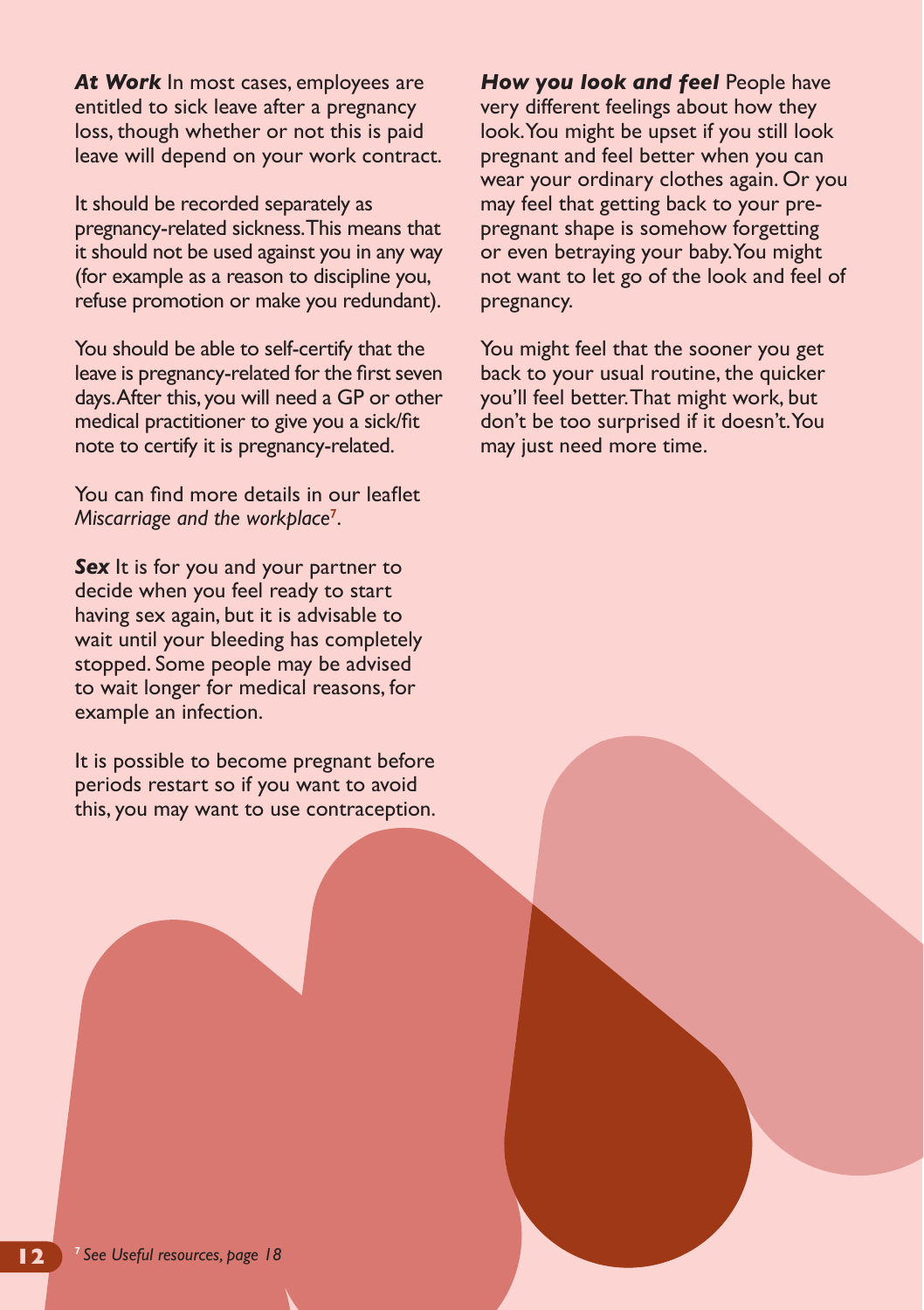#### **Your feelings**

There is no right way to feel after your loss. And however you feel, you may show those emotions clearly or you might keep them hidden as much as you can.

For example, you might be very sad and tearful, maybe a lot of the time. Or perhaps it doesn't feel natural to cry, or you worry about upsetting other people. Maybe you worry that if you start crying, you won't be able to stop.

Coming home from hospital, no longer pregnant and without your baby can be very difficult. It can be upsetting to see baby clothes or other things you have ready for your baby, though you may find them comforting.

You might recognise some of these feelings that people have described:

- angry sometimes at particular people and sometimes just at the unfairness of it all
- jealous especially of pregnant women or people with small babies
- guilty wondering if the miscarriage was somehow your fault
- lonely especially if people around you don't seem to understand
- empty a physical ache for your baby
- exhausted finding it hard to do anything, perhaps not sleeping or eating properly
- panicky perhaps with flashbacks, nightmares or intrusive thoughts
- low (depressed/hopeless) unable to find the motivation to look after yourself or to concentrate on normal tasks. Not wanting to see other people
- anxious about yourself, your partner, other children (if you have them) and the future. Or even worrying about very small things that wouldn't normally bother you.

**" My husband put all the baby things away out of sight, before I came home. He thought they'd upset me. I got the littlest baby-gro out and just held it and I cried and cried. It was sort of comforting, in a way. a way. 9 9**<br>There is no "normal" timeline for grief.

You may find you continue to grieve for your baby for a much longer or shorter time than you, or other people, expect. It may be anything from weeks to years.

You may feel as though your feelings are out of control – sometimes easing and sometimes right back where you started. There may be particular things or dates that trigger those difficult times. You may be expecting them, or they may come out of the blue.

For everyone the experience is different. While you may never forget your loss, these feelings may ease over time.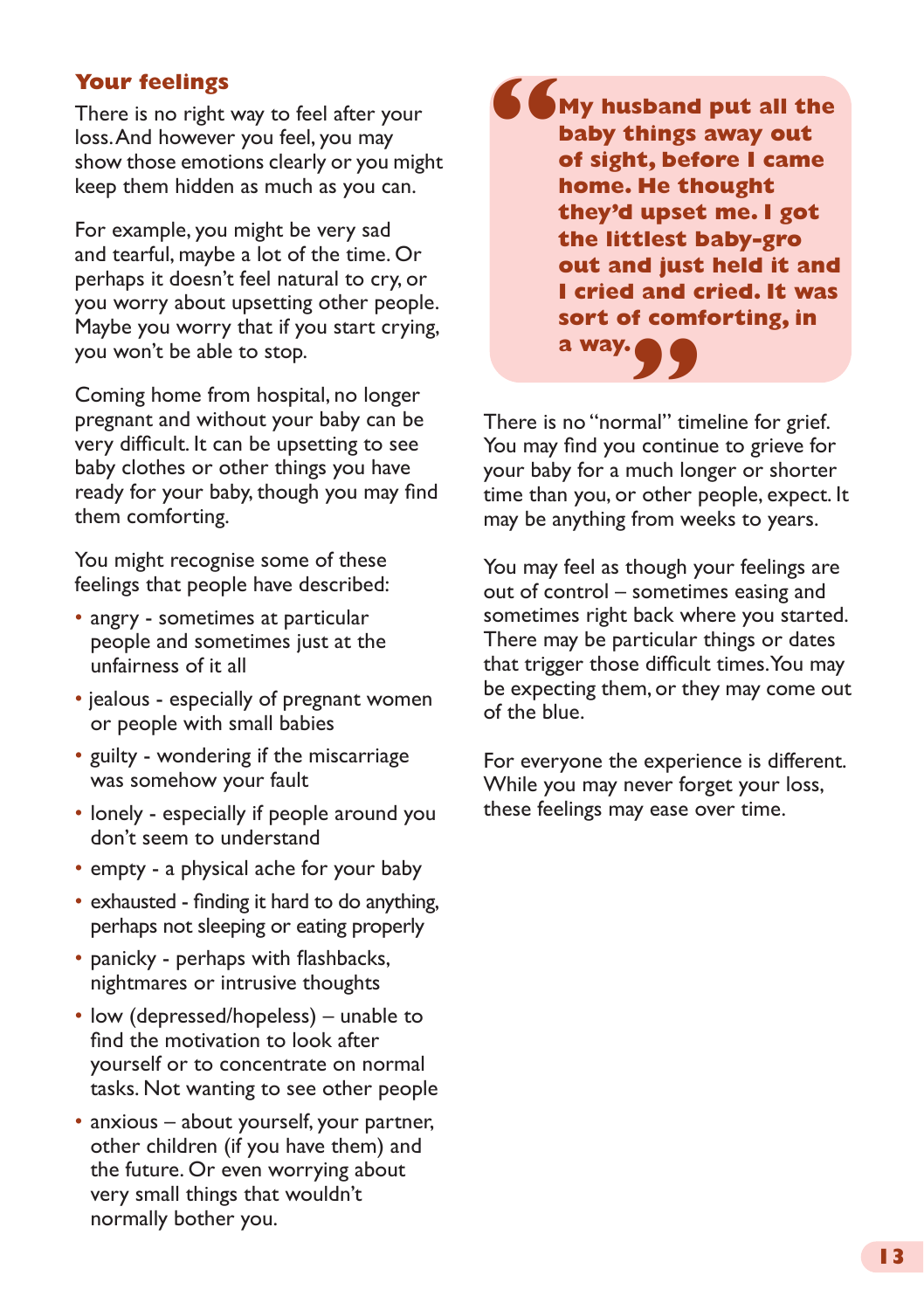#### **Talking to others**

You may find it hard to talk about what happened or how you feel. Or you might need to talk, to go over what happened again and again.

Finding someone who will listen and try to understand can be really helpful, but that may not be easy. It can sometimes be difficult for other people to fully understand all that you have been through, how you feel and how long those feelings may last.

Sometimes family and friends say the wrong thing, perhaps hoping to make you feel better. Some might avoid talking about your loss altogether because they worry they may make you more upset. Some people, sadly, just won't understand.

You may find it helpful to talk to others who have experienced second trimester loss. See page 17 for details of our forum and support volunteers.

**had a lot of emotional support because I To be honest I haven't**<br> **To be honest I haven't**<br> **had a lot of emotional**<br>
See page 17 for some suggestions about **don't think people are comfortable talking about it or bringing it up in case it upsets me which I find quite difficult. " "**

For some people, pregnancy or baby loss may have a significant impact on their mental health. They may be given a diagnosis, like post-traumatic stress disorder, anxiety or depression. Others may not have a diagnosis but still experience symptoms that make life difficult for a long time.

Whatever you are feeling, you don't have to bear it alone. Your midwife, the hospital bereavement midwife or your GP may be able to refer you for counselling or simply offer time to talk.

The charity Mind has excellent resources for anyone struggling with anxiety or depression and the Miscarriage Association has a range of resources that might help.

**I was really open about our loss and I think that really helped as when I wanted to talk about our baby, I could. "**

See page 17 for some suggestions about where you will find a listening ear as well as expert help.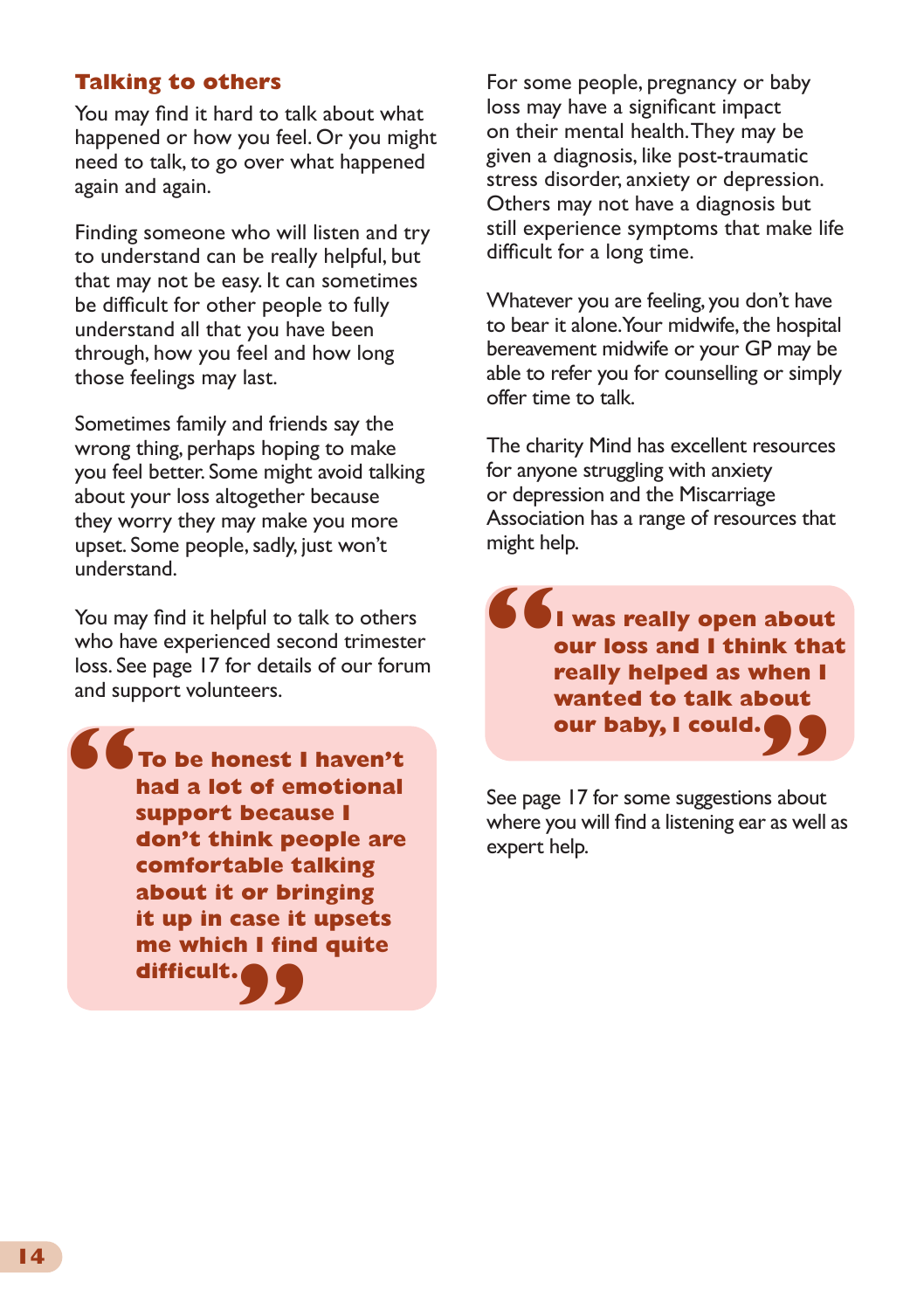# **Relationships**

Loss can have a major impact on relationships with a partner, family and friends, sometimes strengthening and sometimes weakening those relationships. Perhaps you don't have a partner or close family and friends and feel like you are dealing with this alone.

#### **Your partner**

Your partner, if you have one, is also likely to be grieving for the loss of your baby. But even if your feelings are similar, you may react in different ways or at different times.

Your partner may set aside their own feelings in order to support you, emotionally or practically or both. They may focus on being strong, not wanting to take attention away from you, especially because you went through the physical loss. This may make you think that they aren't particularly upset. It could also mean that their feelings aren't recognised and they don't get the support they need.

On the other hand, their feelings might be different from yours. Perhaps they are disappointed rather than distressed by the loss, perhaps focusing more on the future. It may be that they are struggling with difficult memories and images, such as seeing you in pain and distress.

Some couples find that going through a loss like this affects their relationship and they can find it hard to feel close enough to want to have sex.

Your loss might have brought you closer, but it might have put a strain on your relationship, leading to tension and arguments at what is already a difficult time. If the strain of your loss is pulling you and your partner apart, you may need to look for outside support**<sup>8</sup>** .

There is more detail in our leaflets, *Your*  feelings after miscarriage and Partners Too<sup>9</sup>.

**After a month had passed it became more and more difficult to say the right thing. We would talk to try and resolve things, but to no avail. I began throwing myself into work, creating extra work just to pass hours. " "**

#### **Children and other family members**

Your loss may well affect others in your family too. Even the youngest of children will sense when something is wrong and if they already know about the baby, they may be very upset by news of the loss. Our leaflet *Talking to children about miscarriage* may be helpful**10**.

Grandparents or other family members may also be very upset at the loss of their grandchild, niece or nephew. As much as they want to comfort you, you may find yourself having to comfort them too, which can add to what you are having to deal with. At the same time, though, there may be some comfort in being able to share your sadness and support each other.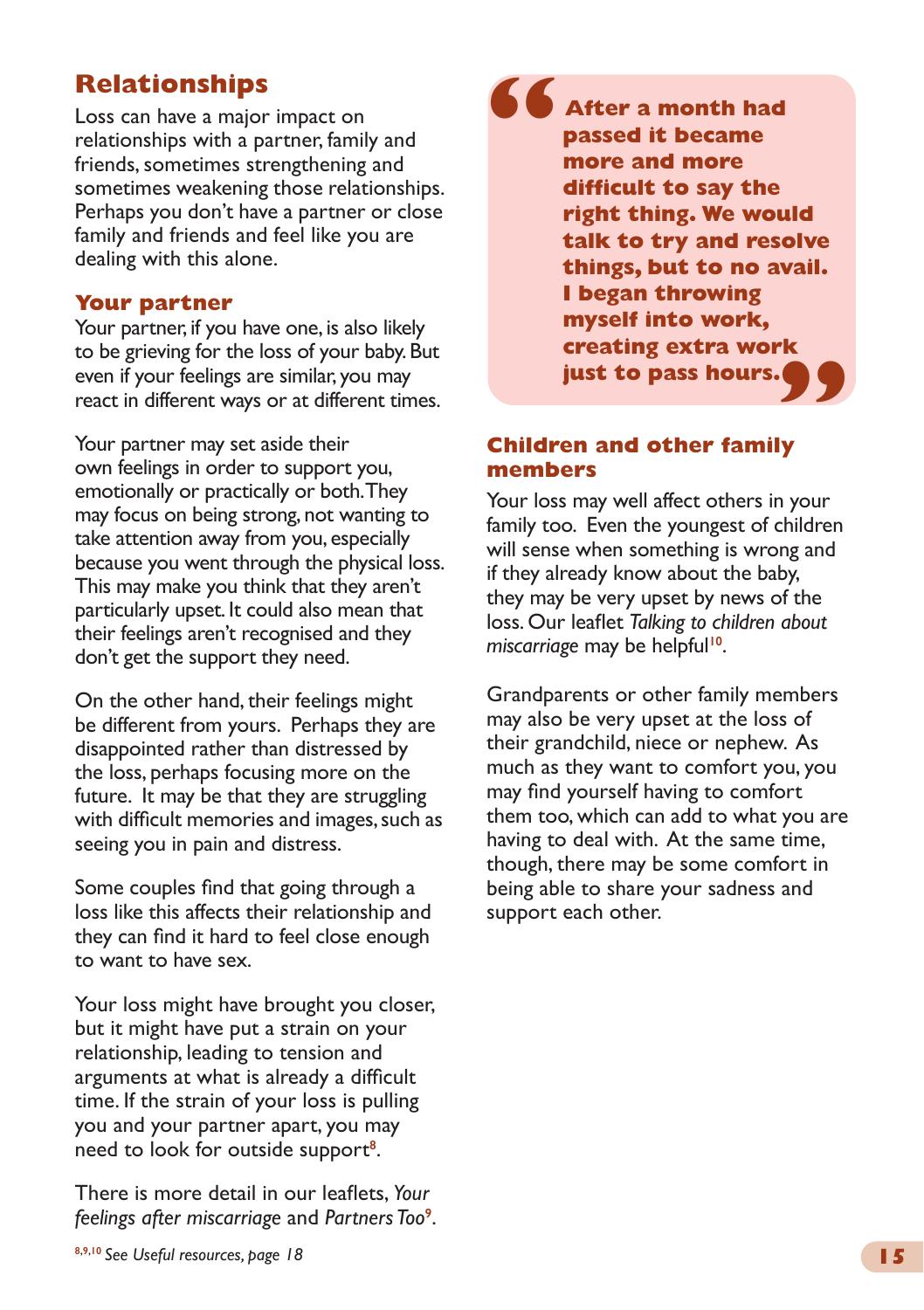# **Will I have any follow-up?**

You should be offered a followup appointment with your hospital consultant or a member of their team a few weeks after your loss.

This is the opportunity to get the results of any investigations, to ask any questions you have and to find out about any treatment that might help now or in another pregnancy.

You may not get answers to all your questions – and that might be because there sadly isn't an answer. But it could be that the appointment felt rushed or the doctor did not seem well prepared, and you are worried that you haven't received enough information.

It may help to talk to your GP, who might be able to find out more for you. GPs aren't always sent this information from the hospital, so allow time for them to chase it up if necessary.

Whoever you see, it can be useful to take a written list of questions with you, as it's easy to forget once you are there. You might want to make notes of the information you are given, as there may be too much to take in and remember at the time.

# **What about trying again?**

Deciding whether or not to try again can be difficult and you may have very mixed feelings about another pregnancy.

It may be that you don't want to think about trying for another pregnancy, at least not now.

But you may want to try again as soon as possible and feel that being pregnant will help you recover from this loss. At the same time, you might also be frightened that you could have another loss.

You may want to talk to your GP, midwife or consultant about making a plan for another pregnancy, such as check-ups or scans. This might be part of the discussion you have after the results of a post- mortem or any other tests. It can be helpful to discuss things fully and to have an idea of the extra support that might be available in a new pregnancy.

You might find it helpful to read our leaflets *Thinking about another pregnancy* and *Pregnancy after Loss***11**.

**I do still have visions that I'm going to lose this baby later in the pregnancy or I'm going to suffer a stillbirth. Once you suffer a loss it changes you. " "**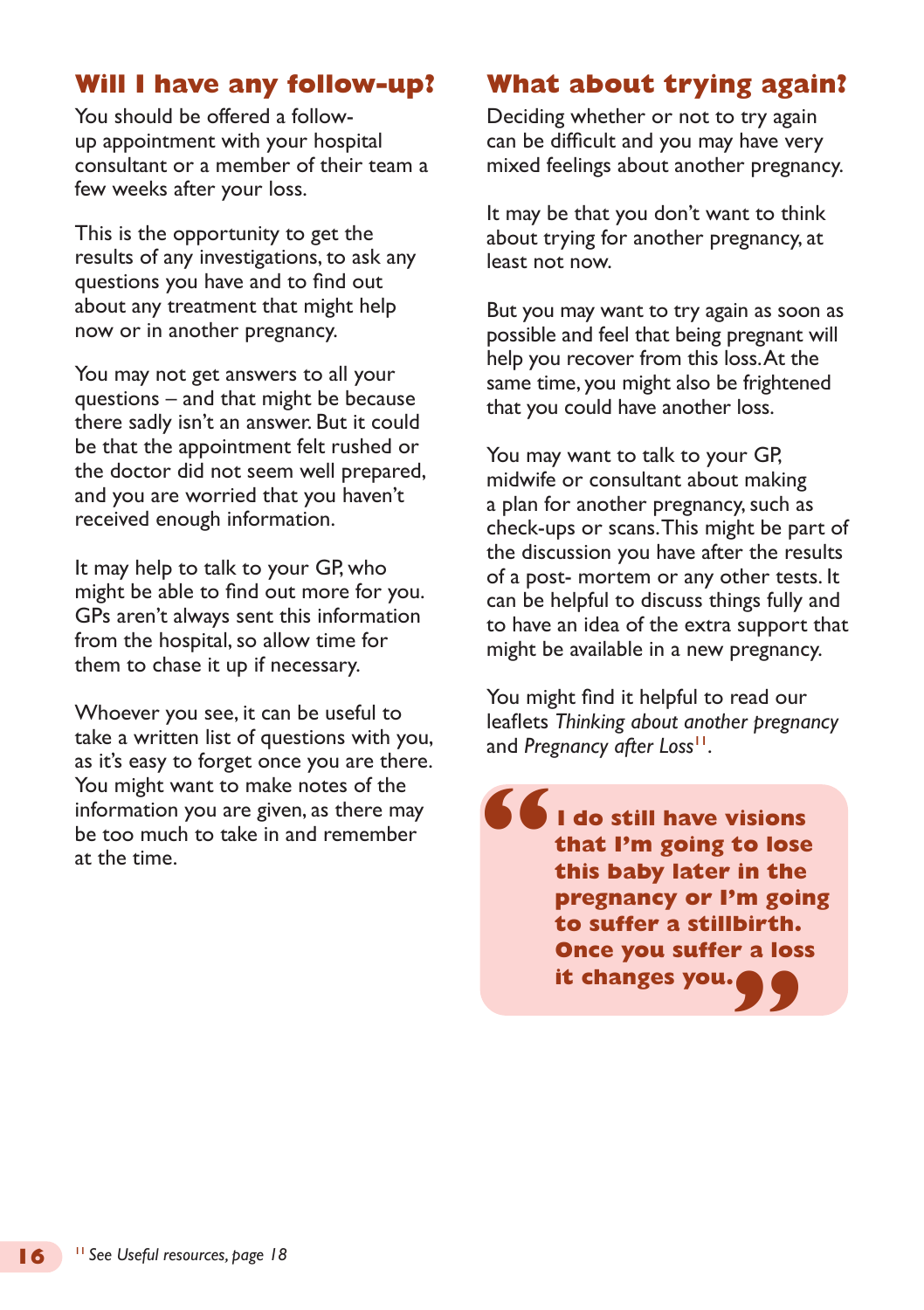# **Where to go for help and support**

It can make a real difference to be able to talk to people who understand. You may be offered support or counselling through the hospital or your GP, or you might try one or more of the following organisations:

#### **The Miscarriage Association**

has a telephone helpline, live chat, and support volunteers, some with personal experience of a late loss. We also have a 'late loss' board on our online forum**<sup>12</sup>** and a range of helpful leaflets. Tel: 01924 200799

#### [www.miscarriageassociation.org.uk](http://www.miscarriageassociation.org.uk/leaflets)

#### **Sands**

(the Stillbirth and Neonatal Death Charity) offers support and information through local support groups, publications and a helpline. Tel: 0808 164 3332 [www.sands.org.uk](http://www.sands.org.uk)

#### **The British Association for Counselling and Psychotherapy** has information about counselling and a list of registered counsellors.

[www.bacp.co.uk](http://www.bacp.co.uk)

#### **Mind**

has a helpline and a range of online mental health support and information. Tel: 0300 123 3393 [www.mind.org.uk](http://www.mind.org.uk)

#### **Relate**

can help with relationship problems. Tel: 0300 100 1234 [www.relate.org.uk](http://www.relate.org.uk)

#### **The Samaritans**

can help people in serious emotional distress, 24 hours a day. Tel: 116 123 (Freephone) [www.samaritans.org](http://www.samaritans.org)

**Some friends and family members have been amazing and very supportive, while others have not been so great. I know people find it really difficult to know what to say about pregnancy/baby loss, but I really appreciate it when people just acknowledge that our daughter existed. " 99**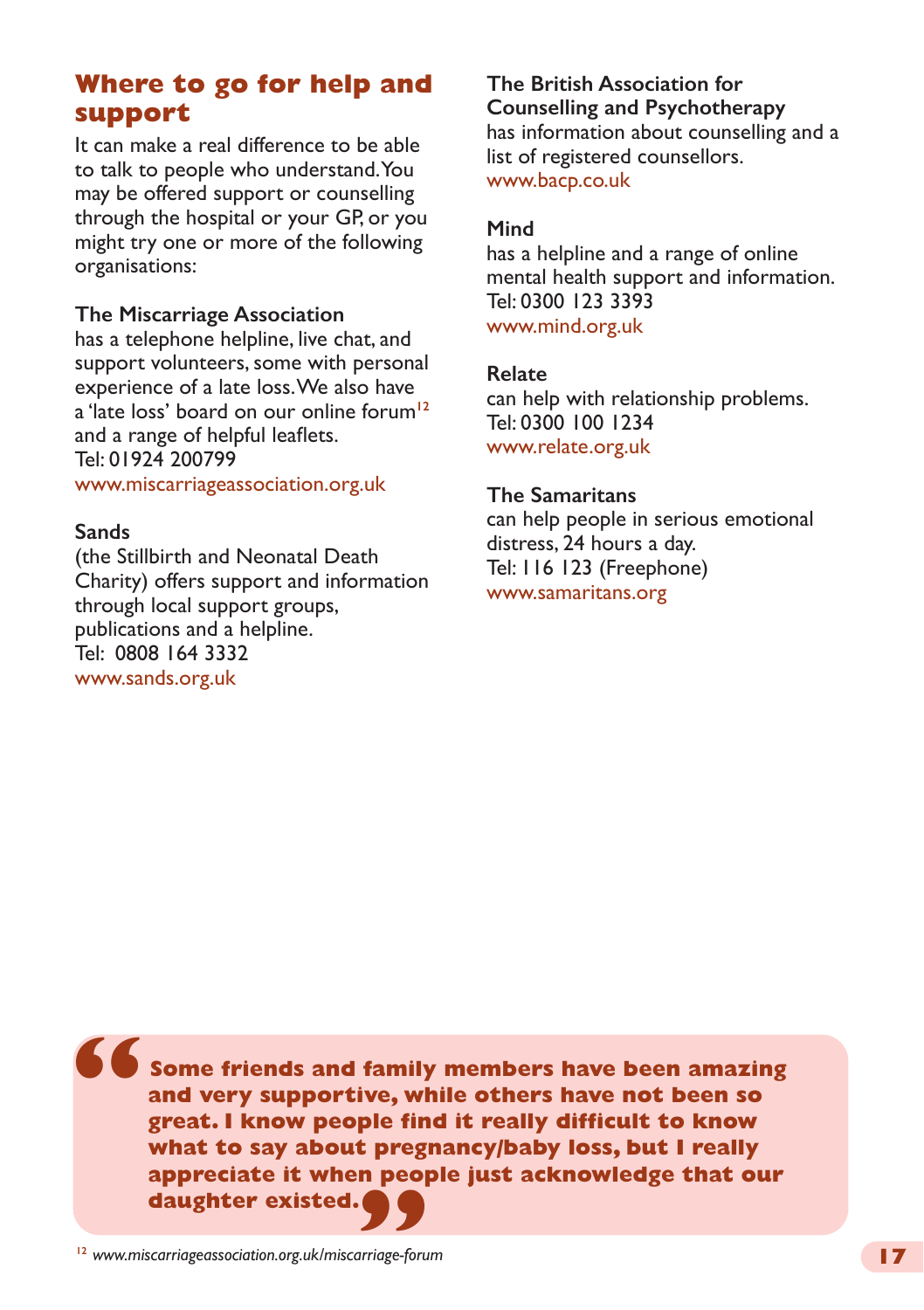# **Useful resources**

You may find some of the following resources helpful. We have written the online links in full in case you are reading the printed leaflet, and these act as direct links if you're reading this online.

#### **Miscarriage Association leaflets**,

all available at [www.miscarriageassociation.org.uk/](http://www.miscarriageassociation.org.uk/leaflets) [leaflets](http://www.miscarriageassociation.org.uk/leaflets), and especially:

- Your miscarriage
- Your feelings after miscarriage
- Why me?
- Antiphospholipid syndrome (APS) and pregnancy loss
- Partners Too
- Looking after your mental health during and after pregnancy loss
- Talking to children about miscarriage

#### **Personal stories of second trimester loss:**

[www.miscarriageassociation.org.uk/tag/](http://www.miscarriageassociation.org.uk/tag/late-loss/) [late-loss/](http://www.miscarriageassociation.org.uk/tag/late-loss/)

#### **Memorial certificates**:

Available at [www.miscarriageassociation.](http://www.miscarriageassociation.org.uk/get-involved/shop/) [org.uk/get-involved/shop/](http://www.miscarriageassociation.org.uk/get-involved/shop/)

#### **'Understanding why your baby died'**

A helpful guide to post-mortem from the charity Sands: [www.sands.org.uk/support-you/](http://www.sands.org.uk/support-you/understanding-why-your-baby-died/post-mortem-examination) [understanding-why-your-baby-died/](http://www.sands.org.uk/support-you/understanding-why-your-baby-died/post-mortem-examination) [post-mortem-examination](http://www.sands.org.uk/support-you/understanding-why-your-baby-died/post-mortem-examination)

#### **4 Louis**

is a charity that offers support after pregnancy and baby loss. They also provide memory boxes, including one for Muslim parents, called Ibraheem's Gift.

[www.4louis.co.uk/](http://www.4louis.co.uk/)

#### **SiMBA**

is another charity that provides memory boxes after pregnancy or baby loss. [www.simbacharity.org.uk/](http://www.simbacharity.org.uk/)

# **Thanks**

Our sincere thanks to Professor Lucy Smith for her help in researching and writing this leaflet; and to all those who generously shared their thoughts and experiences with us.

#### **Need to talk to someone who understands?**

**Stars of remembrance**: Call our support line [on 01924 200799. Monday to Friday,](http://www.miscarriageassociation.org.uk) 9am-4pm. Chat with us online at www.miscarriageassociation.org.uk. Or email info@miscarriageassociation.org.uk

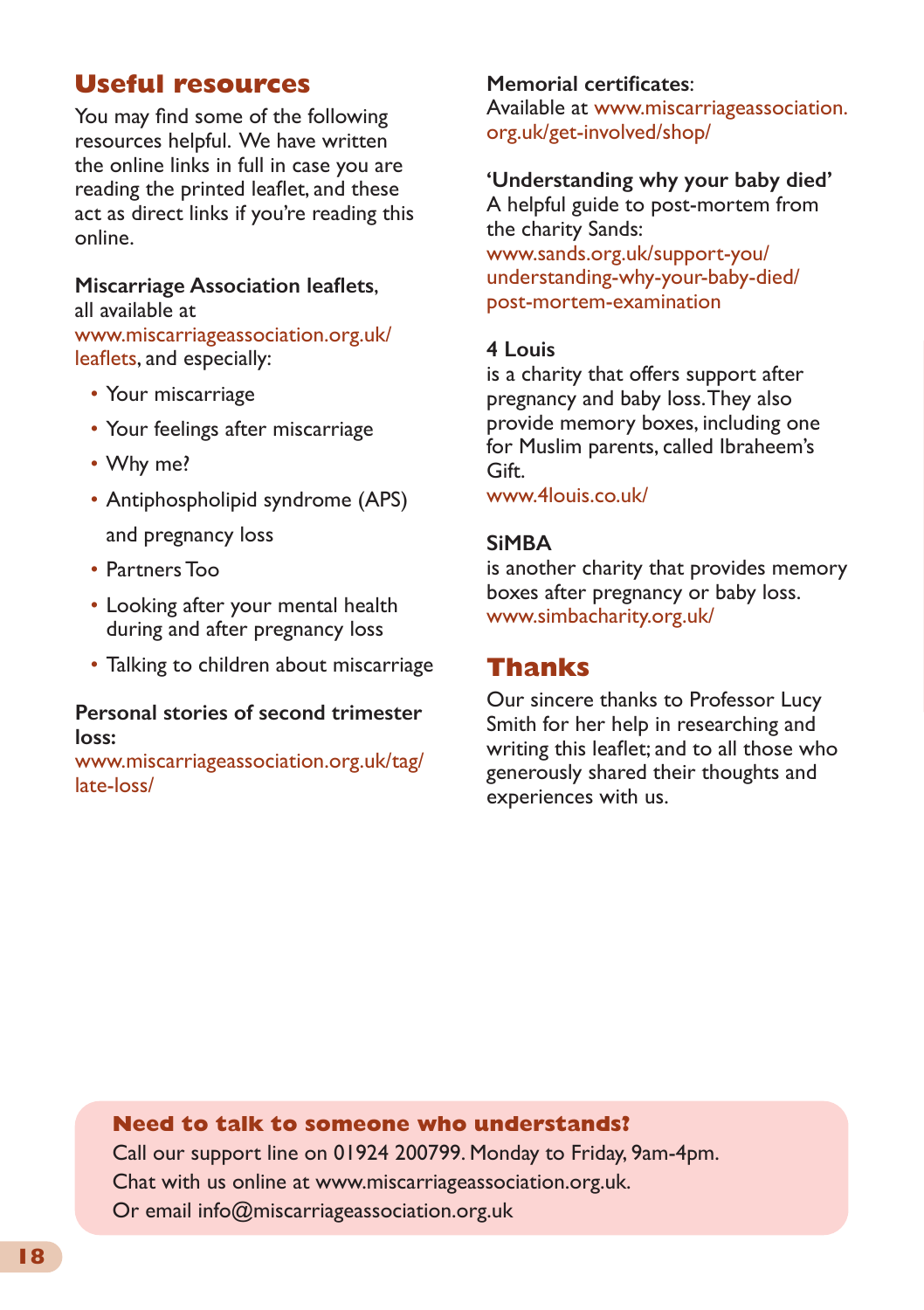**It does get easier. When it first happens you feel like you're in a black hole that you can't escape. You never forget your baby but day to day life becomes more manageable. " "**